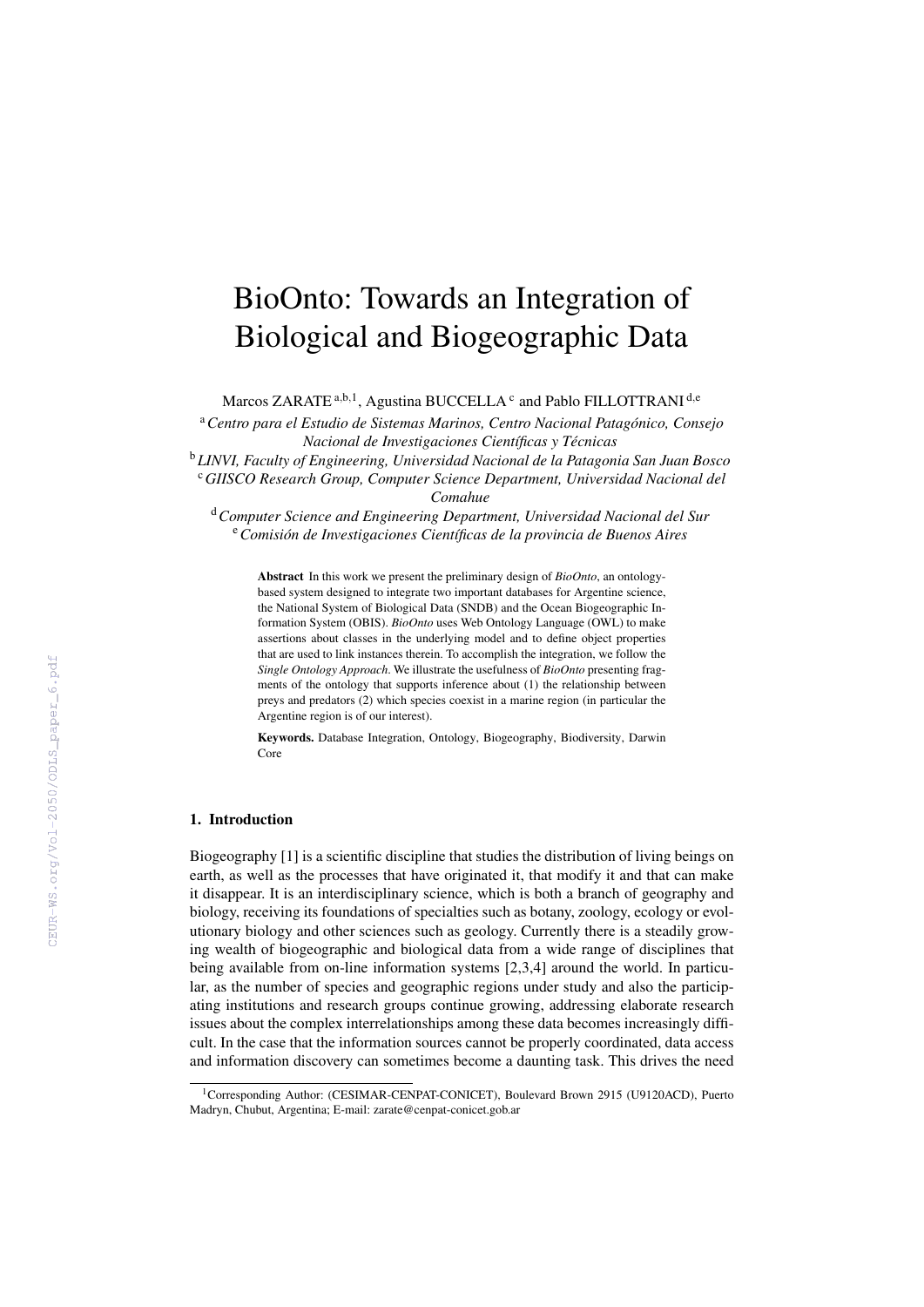to further facilitate the information integration across data sources, taking into account different querying interests in a diversity of fields and disciplines.

SNDB<sup>2</sup> supported by the Ministry of Science, Technology and Productive Innovation of Argentina and OBIS $3$  supported by the Intergovernmental Oceanographic Commission of UNESCO, are currently two of main reference databases for ocean biologists, ecologists, and other researchers in Argentina. Both use Darwin Core Standard (DwC) [5] which is a general purpose vocabulary designed to facilitate the transfer and integration of biodiversity data. Though the DwC is defined in an RDF [6] document<sup>4</sup>, integration of biodiversity data in the *Semantic Web* (SW) [7] is in its early stages. One of the major challenges for DwC in the SW context is the lack of a well-defined ontology. Without rigorous relationships between concepts and the properties that define them, connections between biodiversity data and related semantically rich information, such as literature and genomes, are difficult to traverse [8,9,10,11].

To facilitate the integration of these two databases, we present the design of *BioOnto*, an ontology that enables the integration following the *Single Ontology approaches* which uses one global ontology providing a shared vocabulary for the specification of the semantics and all information sources are related to one global ontology. The choice of this approach is due to the fact that it is ratified for many years as demonstrated in [12] its implementation is successful in cases where the nature of the data is similar. In addition, *BioOnto* is designed to link data together with other systems compliant with the RDF which follows the principles established by *Linked Open Data* initiative (LOD)<sup>5</sup>.

The paper is organized as follows: Section 2 shows the state of art and the problems of integration that exist today. Section 3 describes the architecture, design considerations, and features of *BioOnto*. Section 4 presents a use case that demonstrates how the information from both data sets are integrated to better understand the behavior of a particular specie. Finally Section 5 presents the conclusions and the future work.

#### 2. Related Work

In this section we will review the work related to the integration of biodiversity and biogeography domain. The first work consulted is [13] developed by OBIS-ENV-DATA, which proposes an extension of DwC to expand OBIS with environmental data to effectively manage combined datasets, although this generates advantages in the incorporation of environmental data, still persists the integration problem which has the DwC standard itself. In *MarineTLO* [14] the authors defined a core ontology for publishing marine data concerning to the European iMarine project<sup>6</sup>, which is suitable for setting up warehouses that can serve complex queries. The main objective is to assemble information from different datasets to give more details of a particular marine species. However the DwC standard is not used to build the underlying ontology, limiting the possibility of integrating biodiversity data that respects the DwC standard. *BiSciCol* [15] describes an architecture to convert biodiversity data (in standard tabular formats) such as Darwin

 $^{2}$ http://datos.sndb.mincyt.gob.ar/

<sup>3</sup>http://beta.iobis.org/

<sup>4</sup>http://rs.tdwg.org/dwc/rdf/dwcterms.rdf

<sup>5</sup>http://linkeddata.org/

<sup>6</sup>http://www.i-marine.eu/Pages/Home.aspx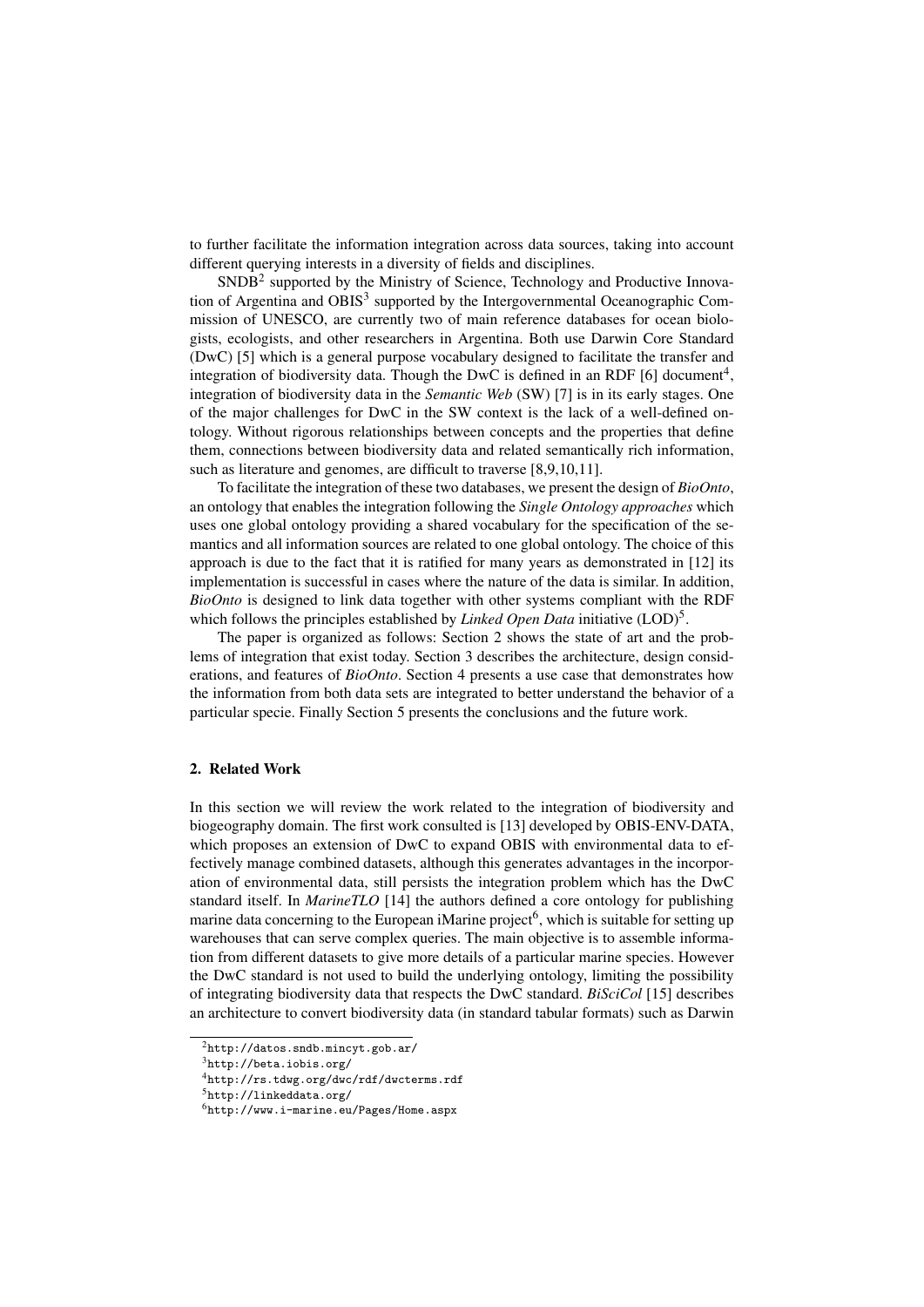Core-Archives [16] into RDF representations. In this case an ontology is described using the terms of the DwC but there are no examples of inferences or queries that may be of help to researchers interested in integrating different databases; on the other hand, currently the project page is not accessible. We plan to use DwC standard to capture complex aspect of biodiversity domain. In [17] the authors describe RDF-based data structures that are to be employed in the creation of a centralized repository of metadata from the heterogeneous data sources in the RITMARE research network<sup>7</sup>. A different approach is taken in [18] where the authors propose the creation of micro-linked open data clouds formed by oceanographic LOD-compliant datasets. A number of ontology design patterns called *GeoLink Modular Oceanography Ontology* are designed in [19] for the Oceanography domain. The resulting patterns are sufficiently modular, and thus arguably easier to extend than foundational top-level ontologies. Currently, the GeoLink project is in the middle of populating the patterns with actual data and a very preliminary evaluation demonstrated that the patterns together can serve as an integrating layer of heterogeneous oceanographic data repositories.

Current research is trying to address the existing gap to integrate biological, oceanographic and biogeographic data. However, critical look at the available literature indicates that there are limitations related to: (1) the absence of robust, standardized, and widely-accepted vocabularies and ontologies for linkable biodiversity and biogeography data. (2) the disagreements presently governing the use of identifiers in biodiversity and biogeography data is a major impediment to integrate these data.

#### 3. Proposed Architecture and Ontology Details

The proposed architecture, showed in Figure 1, is divided into three layers: (1) Input Data representing the databases OBIS and SNDB in which the data can be downloaded in CSV format, then this information is converted to RDF using OpenRefine tool [20] where data inside these files are cleaned and converted to standardized data types (dates, numerical values, etc.). Data are converted to RDF triples using RDF Refine<sup>8</sup>, which is an extension of OpenRefine. The columns of the CSV file are mapped as instances of DwC classes. Every resource must have a URI that can be used to link that resource to other resources both within this dataset and others anywhere on the web. The base URI that is common to the main classes is: bio-onto:http://www.cenpat-conicet.gob.ar/ontology/. In the CSV file we have a column with unique identifier, "ID", to use as unique values in identity URIs. We use GREL (General Refine Expression Language<sup>9</sup>) to generate a new URI, the expression that we defined is "occurrence/"+value.urlify() this concatenates to the base URI the string "ocurrence/" along with the value of the ID, then a URI generated after applying the expression would look like this: bio-onto:occurrence/valueID. The resulting RDF to describe an occurrence is:

| SUBJECT                                         | PREDICATE | OBJECT         |
|-------------------------------------------------|-----------|----------------|
| bio-onto:occurrence/f6bbf85d-85ea-4605 rdf:type |           | dwc:Occurrence |

 $^{7}$ http://www.ritmare.it/en/

<sup>8</sup>http://refine.deri.ie/

<sup>9</sup>https://github.com/OpenRefine/OpenRefine/wiki/GREL-Functions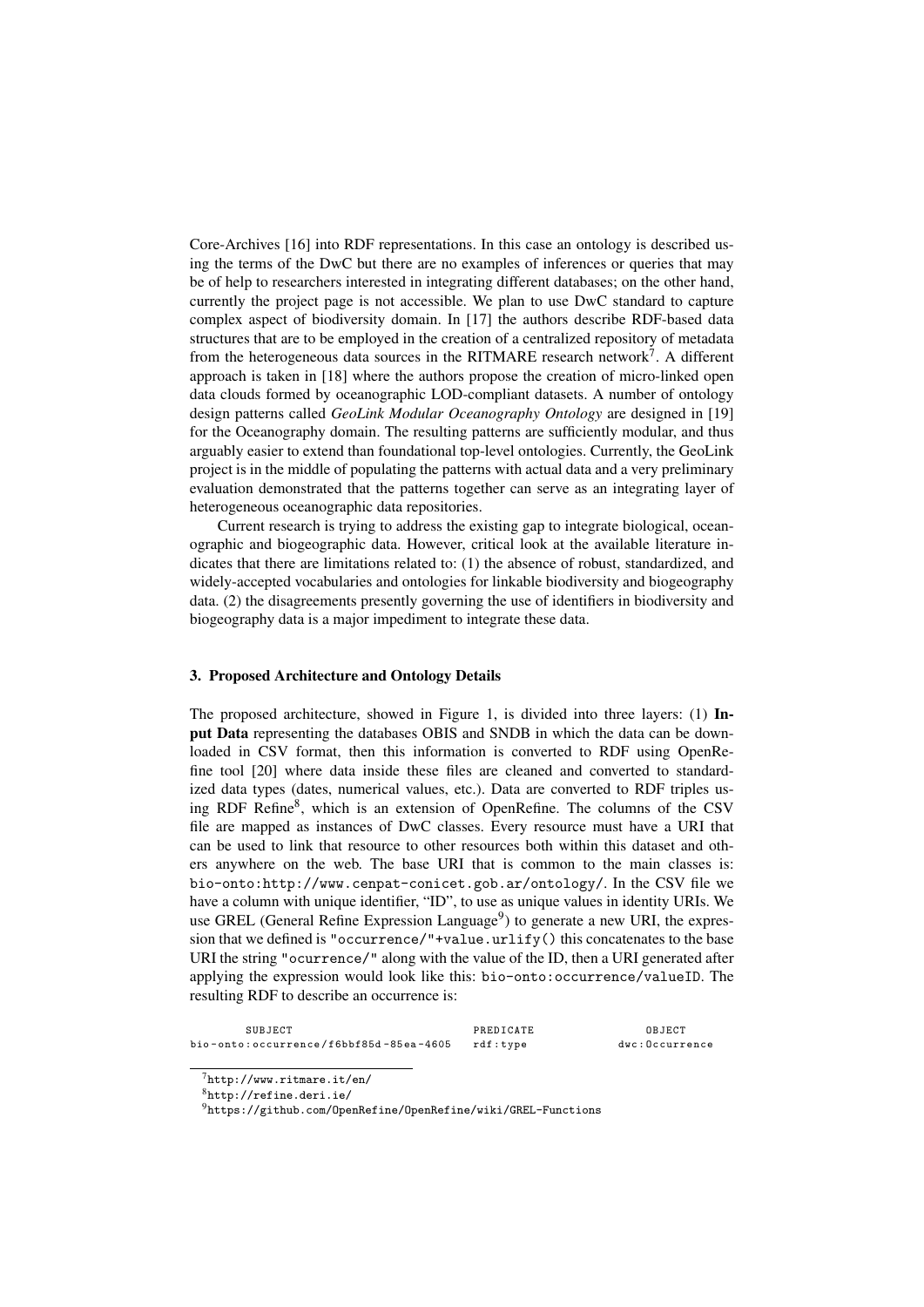dwc: is an abbreviation for the real namespace http://rs.tdwg.org/dwc/terms/, Table 1 describes the mapping performed together with the columns of CSV file used to generate the main URIs. The complete mapping can be consulted  $at^{10}$ . (2) Global Ontology and Storage in which the RDF triples are stored in GraphDB $^{11}$ . This is a highly efficient and robust graph database with OWL inferences and SPARQL [21] support. Then the users can access the data resources easily using the different visualizations provided by GraphDB<sup>12</sup>. (3) **Information Retrieval** which provides a transparent interface to the non-expert user, so that they can perform queries without needing to know details of the SPARQL query language.



Figure 1. Proposed Architecture: the data of both datasets are converted to RDF, then the mapping corresponding to the classes defined in the ontology is performed. Finally the data can be queried through SPARQL queries.

## *3.1. A Multidisciplinary Approach*

The development of the ontology is initiated within  $CENPATH<sup>13</sup>$ . The different research lines at CENPAT include marine biology, aquatic resource management, oceanography, paleontology, and biological diversity, among others. A working group at CENPAT is focused on working with issues related to the management and conservation of marine resources, this research group called CESIMAR acronym for (Center for the Study of Marine Systems) have a long tradition on studying the biology and behavior of marine mammals. Because most of the research done generates a large volume of data, but depending on its nature, they are published in SNDB (if they are biological data) or OBIS (if they are biogeographic data). Up to date there has not been developed a tool which allows integrating both databases. For example it is of great interest to know *which species coexist in a certain marine region*, or to establish *trophic relations between marine mammals*.

 $^{10}\text{https://github.com/cenpat-gilia/Bio0nto/blob/master/scripts/mapping.json}$ 

<sup>11</sup>http://www.ontotext.com/products/ontotext-graphdb/

<sup>12</sup>http://web.cenpat-conicet.gob.ar:7200/sparql

<sup>13</sup>Patagonian National Research Centre (CENPAT), http://www.cenpat-conicet.gob.ar/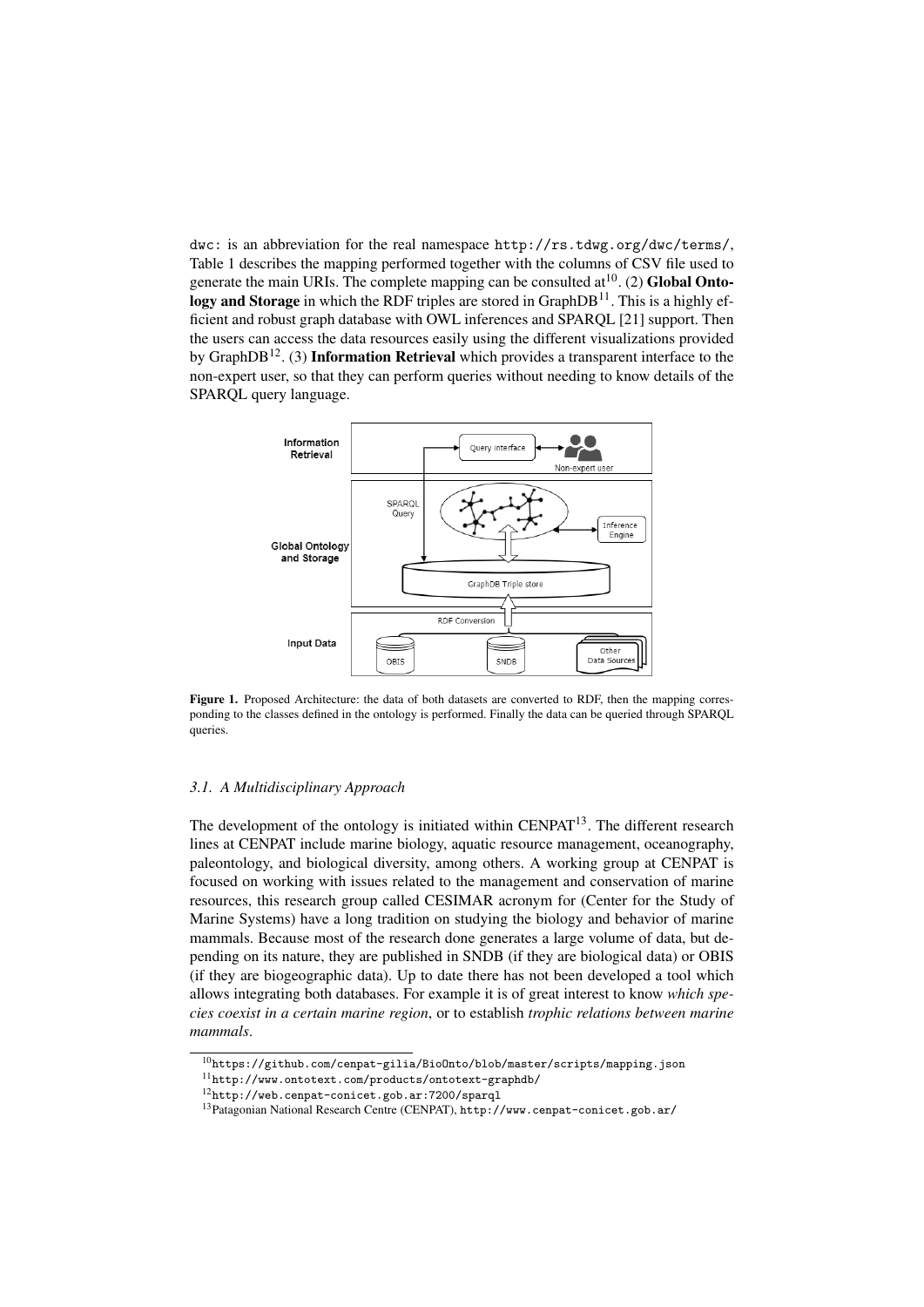Table 1. The first part of the table shows the main classes corresponding to the categories of the DwC standard. You can also see the columns of the CSV file that were used to generate the corresponding URIs. The second part of the table shows the properties used and an example of the literals that are obtained from the columns of the file. For simplicity only the main ones are shown. geo-pos: is an abbreviation for the real namespace https://www.w3.org/2003/01/geo/ and foaf:http://xmlns.com/foaf/spec/ .

| <b>Class</b>                            | <b>Columns used to create URI</b> | <b>URI</b> example                                 |
|-----------------------------------------|-----------------------------------|----------------------------------------------------|
| dwc:Taxon                               | genus + specificEpithet           | <br>chio-onto: taxon/Mirounga_leonina>             |
| dwc:Occurrence                          | id                                | <br>chio-onto: occurrence/f6bbf85d-85ea-4605>      |
| dwc:Event                               | id                                | <br>chio-onto:event/f6bbf85d-85ea-4605>            |
| dwc:Dataset                             | dataset                           | <br>onto: dataset/dwca-mamcenpat-v1.1>             |
| dc:Location                             | id                                | $\langle$ hio-onto:location/f6bbf85d-85ea-4605 $>$ |
| foaf:Agent                              | institutionCode                   | <br>loio - onto: agent/cenpat-conicet>             |
|                                         |                                   |                                                    |
| <b>Property</b>                         | <b>Columns</b> used               | <b>Example</b>                                     |
| dwc:class                               | class                             | "Mammalia" $\land$ $\land$ xsd:string              |
| dwc:family                              | family                            | "Phocidae" $\land$ $\land$ xsd:string              |
| dwc:genus                               | genus                             | "Mirounga"/\/\xsd:string                           |
| dwc:kingdom                             | kingdom                           | "Animalia" $\land$ $\land$ xsd:string              |
| dwc:order                               | order                             | "Carnivora"/\/\xsd:string                          |
| dwc:phylum                              | phylum                            | "Chordata"/\/\xsd:string                           |
| dwc:scientificName                      | scientificName                    | "Mirounga leonina" $\land$ $\land$ xsd: string     |
| dwc:basisOfRecord                       | basisOfRecord                     | $"PreservedSpecimen"\wedge\wedge xsd:string$       |
| dwc:occurrenceRemarks_occurrenceRemarks |                                   | "craneo completo"/\/\xsd:string                    |
| dwc:individualCount                     | individualCount                   | $1 \wedge \wedge x$ sd:int                         |
| dwc:CatalogNumber                       | CatalogNumber                     | $"100751-1" \wedge \wedge xsd:string$              |
| geo-pos:lat                             | decimalLatitude                   | $-42.53 \wedge \wedge xsd$ : decimal               |
| geo-pos:long                            | decimalLongitude                  | $-63.6 \wedge \wedge xsd$ : decimal                |
| geo-ont:countryCode                     | country                           | "Argentina" $\wedge \wedge x$ sd:string            |
| dwc:verbatimEventDate                   | verbatimEventDate                 | "2004-10-22" \ \ \ xsd:date                        |
| foaf:name                               | recordedBy                        | "CENPAT-CONICET"@en.                               |

After several interviews with the domain-experts, the key targets of the ontology model are specified to: (1) Establish marine regions, determined by maximum and minimum latitudes. (2) Establish which species of marine mammals are prey or predator and (3) Determine which species coexist in the economic areas pertaining to Argentina, in particular to see whether the commercial fishing does alter the ecological balance of the sea species.

## *3.2. Ontology Development Life-cycle*

Regarding to the methodological strategy of our approach, we keep in line with the tradition that considers ontology as an engineering artifact that is useful to model some aspects of the world. That is why we adopted the methodology defined in [22]. The main stages are: (1) Analysis: We planned to use the ontology first with the DwC classes, we decided to first try and represent these objects as concepts and then see if some concepts were lacking or inadequate and eventually adjust the structure. (2) Building the ontology: The building process is iterative. Basically it can be broken down: finding conditions to constrain the concepts, introducing the properties and/or concepts needed to build the conditions and building the subsumption hierarchies of concepts and prop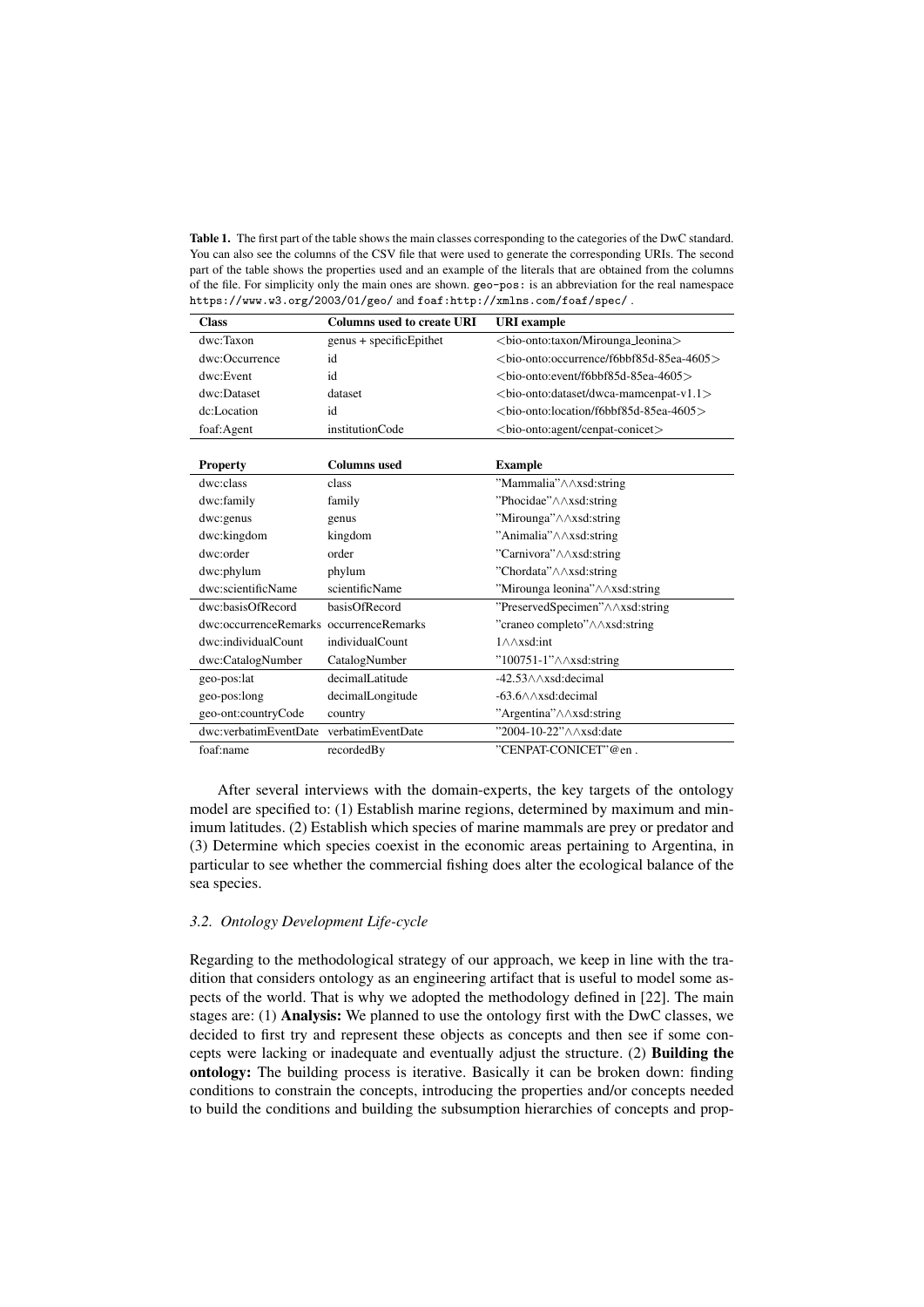erties. (3) Evaluation: For the evaluation we take into account two important aspects highlighted in [23], *consistency* of the ontology since an inconsistent ontology would yield questionable results, this task is performed using *Ontology Debugger*<sup>14</sup> a plugin for Protégé and Pellet reasoner<sup>15</sup>, we test the consistency after each set of changes we make, even if the changes are supposed to be simple. Another factor to evaluate is the *complexity*, one way to evaluate this is to ask the reasoner to classify the ontology. If this test takes too much time, it is likely that the ontology will not be usable in real conditions. If such is the case, corrections are to be made. Since usually the ontology size cannot be reduced, the general idea is to write simpler restrictions on properties. This means using a less complicated logic if possible. For instance, using existential restrictions instead of qualified cardinality restrictions helps keeping the complexity lower for the reasoner. (4) Maintenance: After complexity test is performed with adequate performance, we check the ontology's performance in real use. This is done by testing the applications exploiting the ontology and evaluating the performance, both in terms of execution speed and results quality. The analysis of the results help us fine tune the ontology to our exact needs.

## *3.3. The Ontology Structure*

At this point we might think that the integration of both databases is solved since both are converted to RDF, their integration should be simple given that a URI can indicate what kind of entity it identifies. But this is not enough, it is necessary to impose a layer of computationally tractable meaning, where the relationships that hold between them can be accurately interpreted and used in an automated way. For example, establishing relationships between instances of classes through an inverse property, defining cardinality restrictions or establish subsumption relationships. Description Logics (DL) [24] is an adequate means of representing ontologies. Furthermore, OWL is based on DL, so we decided to describe our ontology using DL and to implement it in OWL-DL [25]. Both of these flavors are well-supported by existing reasoners and is particularly suitable for the type of reasoning we intend to perform at this stage of the work. *BioOnto* is based primarily on the DwC classes and terms, but also classes and properties defined by domain experts.

As we mentioned earlier DwC [5] is a body of standards for biodiversity informatics. It provides stable terms and vocabularies for sharing biodiversity data. DwC is maintained by TDWG<sup>16</sup> (Biodiversity Information Standards, formerly The International Working Group on Taxonomic Databases). These terms are organized into nine categories (often referred to as *classes*), six of which cover broad aspects of the biodiversity domain. *Occurrence* refers to existence of an organism at a particular place at a particular time, *Location* is the place where the organism were observed (normally a geographical region or place), the *Event* class is the relationship between *Occurrence* and *Location* this registers sampling protocols and methods, dates, time and field notes, *Taxon* refers to scientific names, vernacular names, etc. of the organism observed. The remaining categories cover relationships to other resources, measurements, and generic information

<sup>14</sup>https://git-ainf.aau.at/interactive-KB-debugging/debugger/wikis/onto-debugger

<sup>15</sup>https://github.com/stardog-union/pellet

<sup>16</sup>http://www.tdwg.org/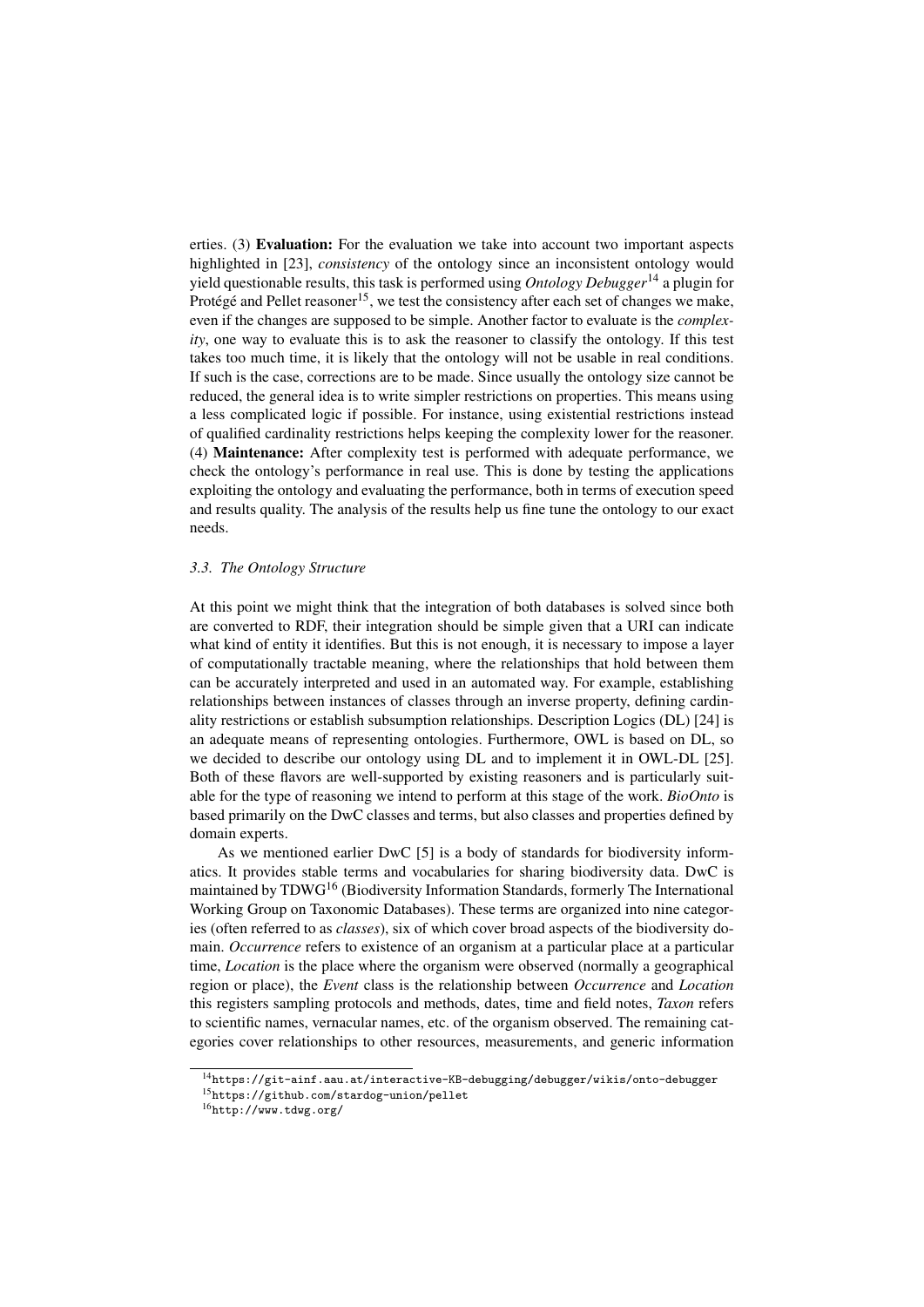about records which in our case are not used. Specifically for the record level, DwC recommends the use of a number of terms from Dublin Core<sup>17</sup>.

## *3.3.1. Classes and Properties*

The main classes of the ontology are taken from the vocabulary specified in DwC, as well as some of classes and properties therein. The *BioOnto* structure and properties assigned to its classes provide a series of useful reasoning tasks that can be formed by SPARQL queries (see Section 4 for examples). The general model of *BioOnto* can be seen in Figure 2. The class hierarchy of the OWL ontology consists of seven key classes: Occurrence represents instances where the presence of an organism at a *Location* is observed. It functions primarily as a node that connects *Taxon* to *Events*. Location is a spatial region or named place. For DwC, a set of terms describing a place, whether named or not. Event functions primarily as a node to connect one or more *Occurrences* to an *Event*, and one or more *Events* at a *Location*. Taxon represents a unit of biodiversity e.g. species, genus, family, etc. Agent *foaf:Agent* class is imported directly into *BioOnto*. An agent (e.g. person, group, software or physical artifact). Region is an area of the ocean delimited by a latitude and longitude. Dataset is an identification of the data set belonging to OBIS or SNDB.



Figure 2. Entity-relationship diagram of main classes and relationships defined in BioOnto.

*BioOnto* defines a number of properties used to link classes (see Table 2), and also reuses some properties of some commonly used terms like Basic Geo Vocabulary (WGS84 lat/long<sup>18</sup>) and FOAF<sup>19</sup>. In this way *BioOnto* accrues most of the scientific and technical vocabulary required to achieve a semantic understanding of the most commonly used terms in biogeography and biodiversity, the ontology in OWL can be seen  $in^{20}$ .

<sup>17</sup>http://dublincore.org/documents/dcmi-terms/

<sup>18</sup>https://www.w3.org/2003/01/geo/

<sup>19</sup>http://xmlns.com/foaf/spec/

<sup>20</sup>https://github.com/cenpat-gilia/BioOnto/blob/master/ontology/BioOnto.owl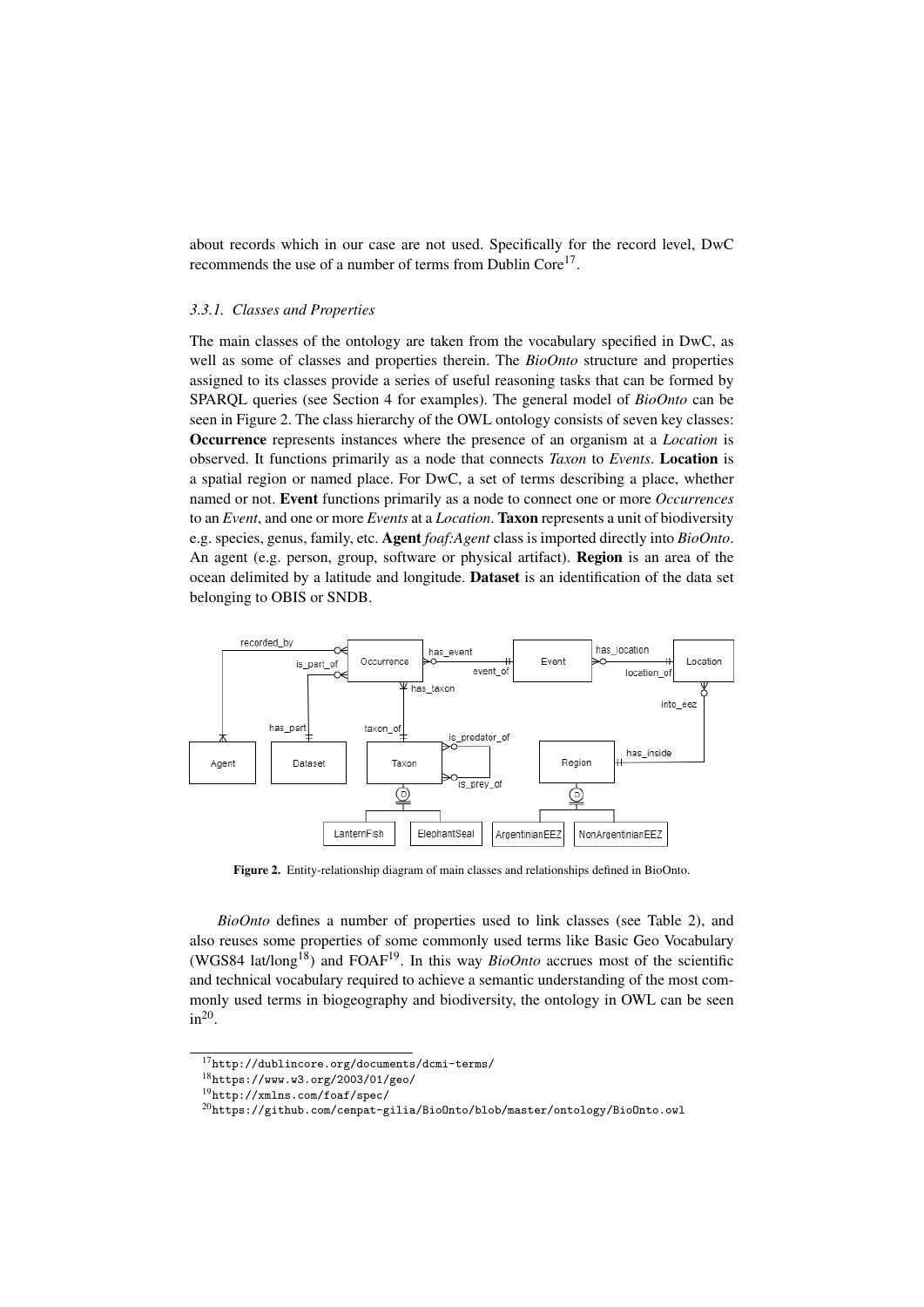| <b>Object Property</b> | Domain     | Range    | <b>Inverse</b> |
|------------------------|------------|----------|----------------|
| has event              | Occurrence | Event    | event of       |
| has location           | Event      | Location | location of    |
| has taxon              | Occurrence | Taxon    | taxon of       |
| into eez               | Location   | Region   | has inside     |
| part_of                | Occurrence | Dataset  | has_part       |
| is_predator_of         | Taxon      | Taxon    | is_prey_of     |
| recorded_by            | Occurrence | Agent    |                |

Table 2. Object properties that link the main classes in the BioOnto model. Some properties like is predator of has an inverse property linked by an owl:inverseOf relationship. For each property, the intended subject class is declared the rdfs:domain of the term and the intended object class is declared the rdfs:range of the term.

#### 4. Case study: Behavior of Marine Mammals

This section develops use cases that are relevant to researchers dedicated to the conservation of the marine species and the study of animal behavior. One of the most common problems faced by the scientists is to determine which species coexist in the *Argentinean Exclusive Economic Zone* (AEEZ<sup>21</sup>). One of the species that is of particular interest to scientists in the Argentine sea littoral is *Mirounga Leonina* or (Southern Elephant Seal), because of the relevant information that provides with respect to the sea. For this reason, *Mirounga Leonina* are used as oceanographic sampling platforms [26], they are ideal carriers of electronic devices that register parameters like salinity, position, depth and temperature, providing huge amounts of information associated with the key habitats.

The data collected by different individuals during their migration is captured by these devices, and are available in OBIS. In some cases, new biodiversity related knowledge may be discovered by the scientists using SNDB, (*e.g. determine which fish species live in the same region than the elephant seals*). This information may not exist in OBIS records, and therefore it is highly desirable to be able to integrate this information from SNDB in a transparent way. The following subsections show examples where the axioms that were defined in the ontology to enable them to answer these questions.

## *4.1. Inferring Predator/Prey Relationship*

Scientists recently discovered that a large percentage of Southern Elephant Seal feeding is the *Lanternfish* [27]. Then it is possible to define axioms in OWL to establish the relationship predator/prey, a knowledge that was only implicit in the ontology. Using rolification and the chain axiom property it can be expressed the above inference in OWL with the following three axioms expressed in Manchester OWL [28] syntax:

```
(1) R_Elephant some Self
```

```
(2) R_Lanternfish some Self
```
<sup>(3)</sup> R\_Elephant o owl : topObjectProperty o R\_Lanternfish SubPropertyOf is\_predator\_of

 $^{21}\mathrm{http://www.marineregions.org/gazetteer.php?p=details$   $\&$  1=8466  $^{21}\mathrm{http://www.marineregions.org/gazetteer.php?p=details$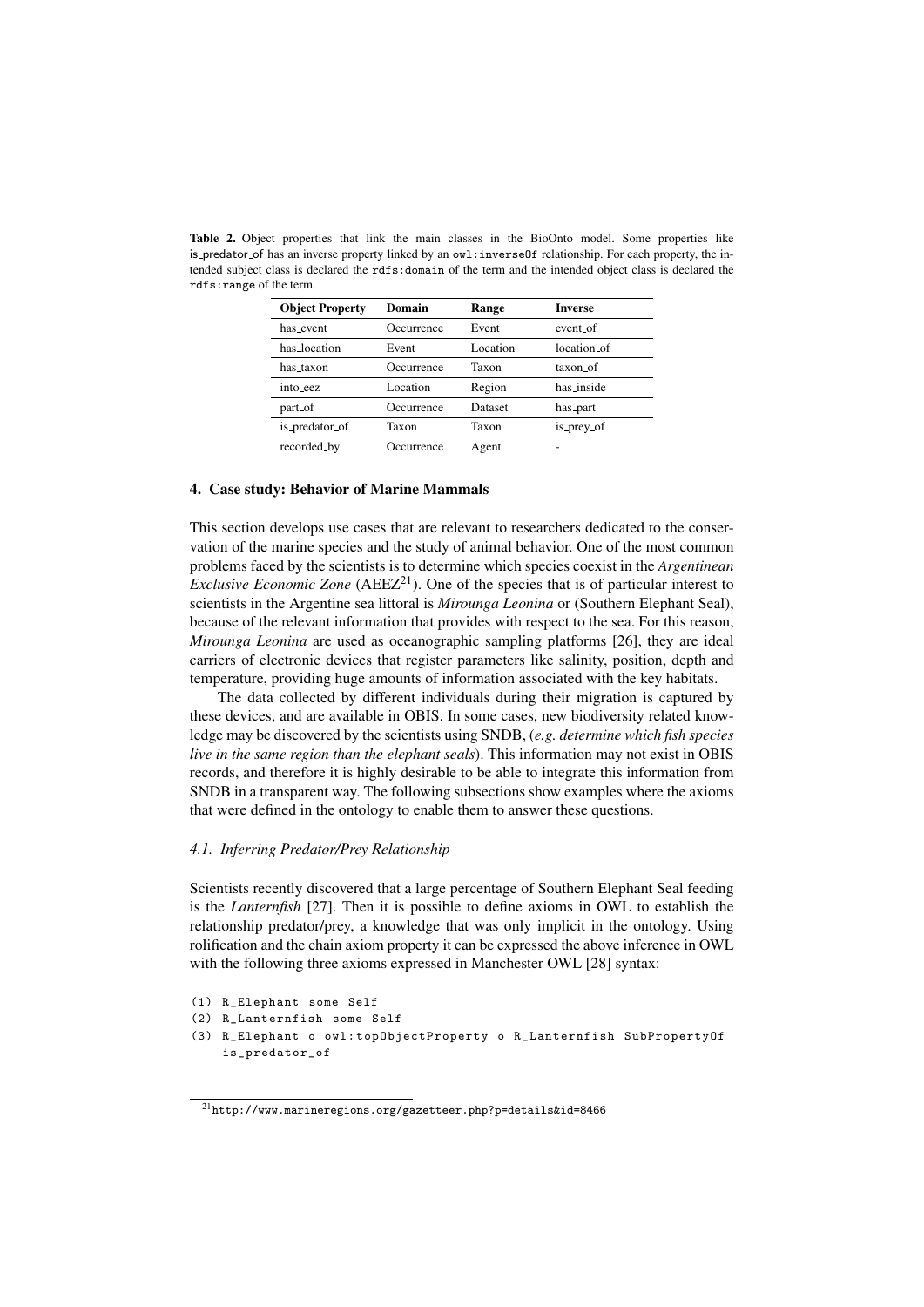Where R Elephant and R LanternFish are object properties, and it is required to add atoms of the form  $U(t,u)$ , where U is the universal property, *(i.e.*, owl:topObjectProperty). In this way after executing the reasoner, all instances of the class ElephantSeal will be related through the property is predator of with all instances of the class LanternFish. This approach was taken from [29] where instead of using SWRL to define rules, we use OWL axioms.

#### *4.2. Inferring Species into Argentinean Exclusive Economic Zone*

To determine the species that inhabit the AEEZ, we can use (since the data are georeferenced by latitude and longitude) axioms OWL to infer that a certain specie is present in the AEEZ, for this we use the object property into eez and the following axioms expressed in Manchester OWL syntax.

```
(4) Location and (Lat some xsd: double \geq ="-58.4046"^^ xsd: double,
    <=" -32.4483 " ^^ xsd : double ]) and ( long some xsd : double
    [>="-69.6095"^^ xsd:double, <= "-52.631" ^^ xsd:double])
    SubClassOf into_eez value AEEZ
```
Any instance of the Location class that is within the maximum and minimum values of latitude and longitude, will be related by the property into eez with an instance of ArgentineanEEZ class called AEEZ which represents the exclusive economic zone of Argentina.

#### *4.3. Querying and Reasoning Facilitated by BioOnto*

This section shows an example of simple SPARQL queries that allow to explore the data of both datasets, in particular we will make use of the information associated to the species as well as to their location. The following query allows to retrieve the location of all mammals containing the two datasets. This particular query is important because it allows in the future to work with interfaces that allow the visualization of georeferenced data. To run this query through the SPARQL interface of GraphDB,  $\sec^{22}$ .

```
PREFIX geo-pos: <http://www.w3.org/2003/01/geo/wgs84_pos#>
PREFIX bio-onto:<http://www.cenpat-conicet.gob.ar/ontology/>
PREFIX dwc: <http://rs.tdwg.org/dwc/terms/>
SELECT ? s_name ? lat ? long
WHERE {
        ?s a dwc : Occurrence .
        ?s bio - onto : has_taxon ? taxon .
        ?taxon dwc: scientificName ? s_name .
        ?taxon dwc: class ? class.
        ?s bio-onto: has_event ? event.
        ? event bio-onto: has_location ? loc.
        ?loc geo-pos:lat ?lat .
        ? loc geo - pos : long ? long .
```
 $^{22}\text{http://web.cenpat-conicet.gov.ar:7200/sparql?savedQueryName=bio-Loc-of-mammals}$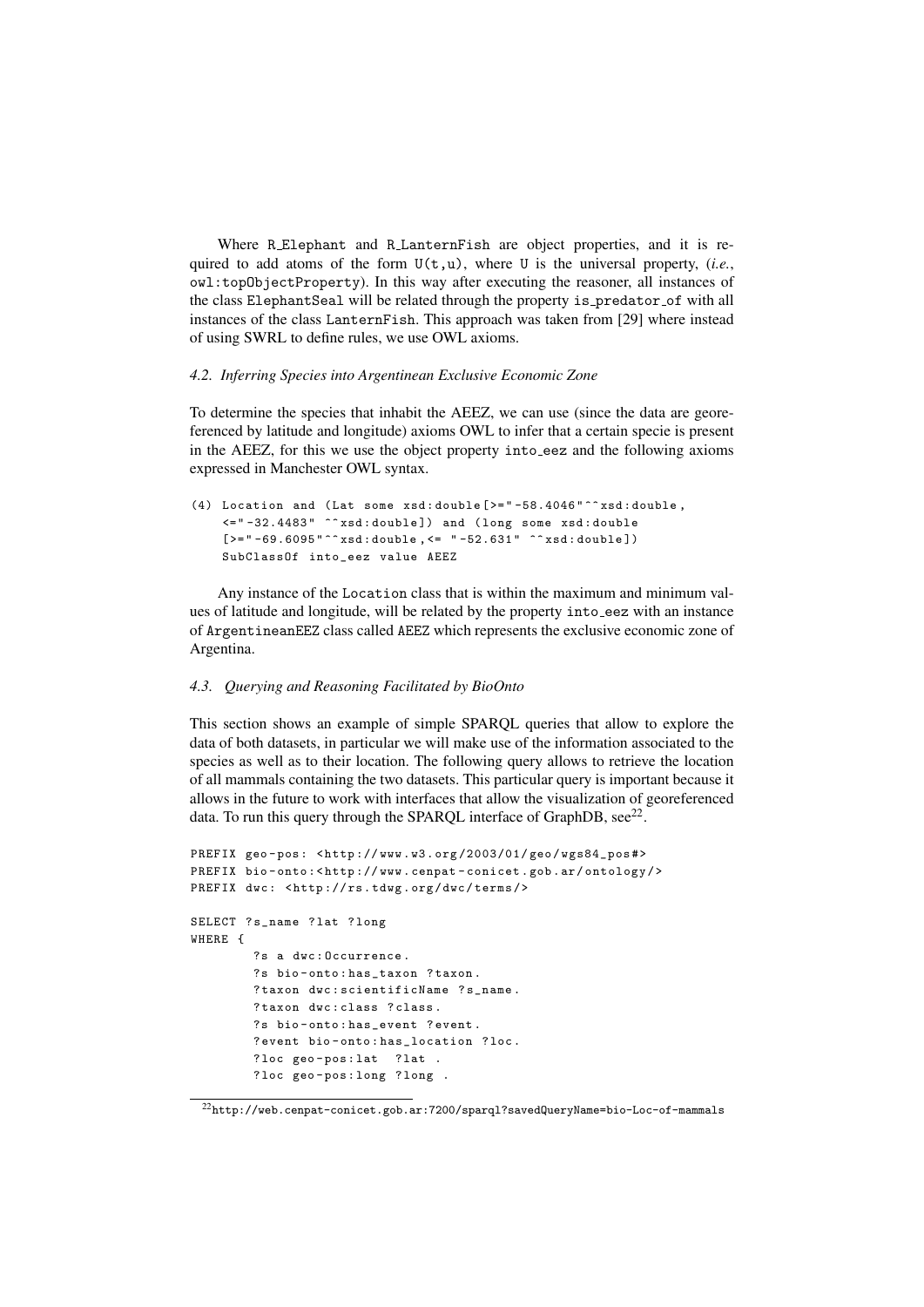FILTER regex ( STR (? class ), " Mammalia ")

In this section we show examples that respond to the questions raised by researchers studying animal behavior. In the case of predator/prey relations is interesting because it allows to determine by reasoning, the species that are part of the food chain obtaining the species of OBIS and SNDB. In addition to this reasoning, we can determine when a species is considered a *top predator*, if it is not prey to any other species. Regarding to the marine regions, we offer the possibility that the user can define a specific marine region to perform some type of analysis. Reasoning allows to identify the species that were observed there and determine, for example if the existence of a specie in that region is due to the fact that it is feeding from another one.

#### 5. Conclusions and Future Work

We have presented the initial steps performed in the ontology design called *BioOnto* developed with researchers from CENPAT. The proposed model enables interoperability and a common knowledge representation among databases *SNDB* and *OBIS*, allowing the retrieval of information that cannot be gathered by any of the individual information sources alone. Specifically, we presented the preliminary results of the ontology that (1) allows establishing predator/prey relationships between marine species, (2) define marine geographic regions and determine what species live there.

We are currently working on the integration of other databases (*e.g. FishBase*<sup>23</sup>) which are required in research tasks within the CENPAT to answer questions about the balance of species and their relationship with commercial fishing.

We know that this databases could be integrated into the **input data** layer since the proposed architecture is flexible to integrate data in structured or semi-structured format. Furthermore in future works we will consider to link our ontology with relevant marine ontologies $^{24}$ .

## References

}

- [1] Mark V Lomolino and James H Brown. *Biogeography*. Number QH84 L65 2006.
- [2] PN Halpin, Andrew J Read, BD Best, KD Hyrenbach, E Fujioka, MS Coyne, Larry B Crowder, SA Freeman, and C Spoerri. Obis-seamap: developing a biogeographic research data commons for the ecological studies of marine mammals, seabirds, and sea turtles. *Marine Ecology Progress Series*, 316:239–246, 2006.
- [3] Vishwas Chavan and Lyubomir Penev. The data paper: a mechanism to incentivize data publishing in biodiversity science. *BMC bioinformatics*, 12(15):S2, 2011.
- [4] Vishwas S Chavan and Peter Ingwersen. Towards a data publishing framework for primary biodiversity data: challenges and potentials for the biodiversity informatics community. *BMC bioinformatics*, 10(14):S2, 2009.
- [5] John Wieczorek, David Bloom, Robert Guralnick, Stan Blum, Markus Doring, Renato Giovanni, Tim ¨ Robertson, and David Vieglais. Darwin core: An evolving community-developed biodiversity data standard. *PLoS ONE*, 2012.

<sup>23</sup>http://www.fishbase.org/

<sup>24</sup>http://mmisw.org/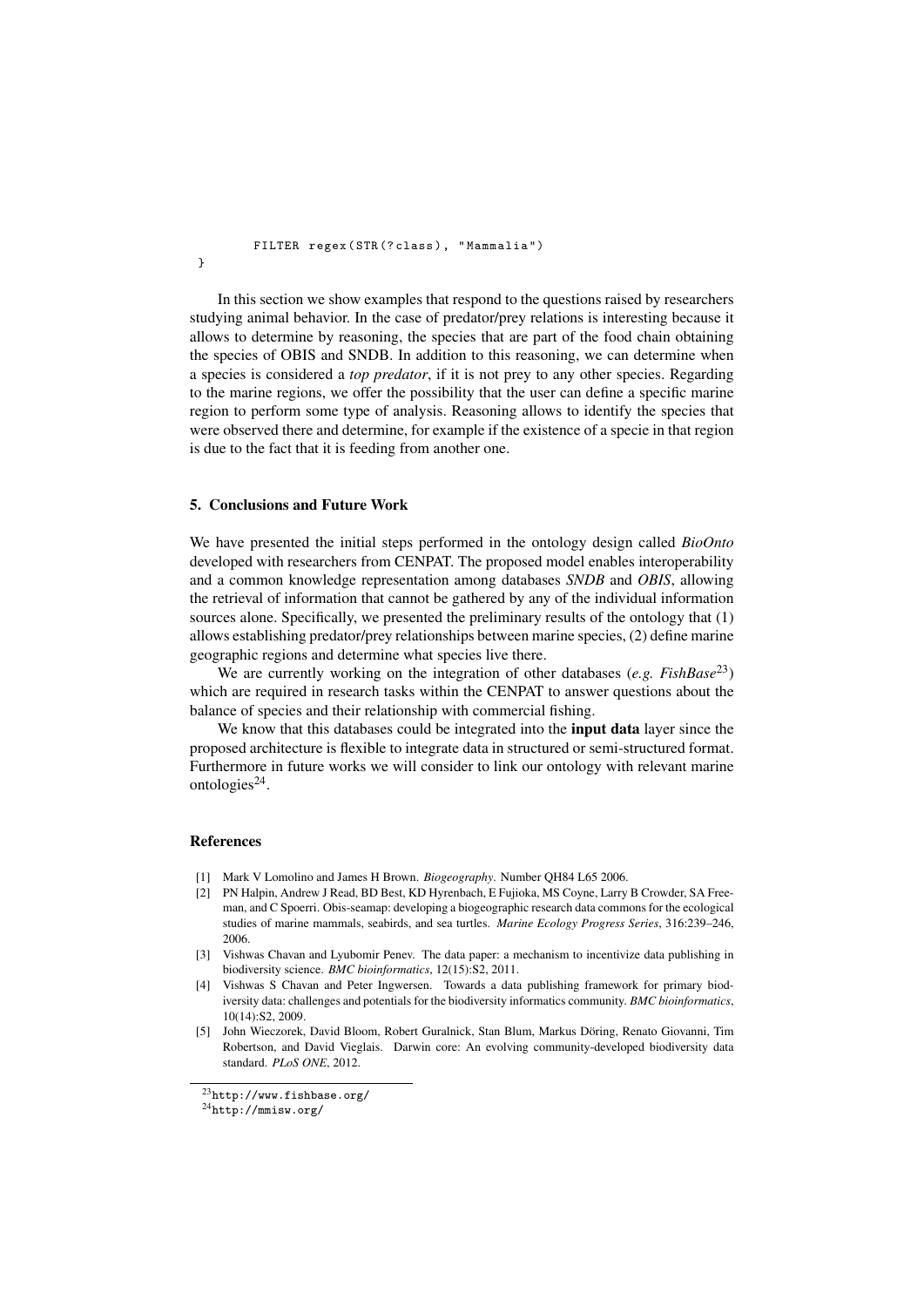- [6] Ora Lassila and Ralph R Swick. Resource description framework (rdf) model and syntax specification. 1999.
- [7] Tim Berners-Lee, James Hendler, Ora Lassila, et al. The semantic web. *Scientific american*, 284(5):28– 37, 2001.
- [8] Steven J Baskauf, John Wieczorek, John Deck, and Campbell O Webb. Lessons Learned from Adapting the Darwin Core Vocabulary Standard for Use in RDF.
- [9] Benjamin M Good and Mark D Wilkinson. The life sciences semantic web is full of creeps! *Briefings in bioinformatics*, 7(3):275–286, 2006.
- [10] O James Reichman, Matthew B Jones, and Mark P Schildhauer. Challenges and opportunities of open data in ecology. *Science*, 331(6018):703–705, 2011.
- [11] Anne E Thessen and David J Patterson. Data issues in the life sciences. 2011.
- [12] Yigal Arens, Chun-Nan Hsu, and Craig A Knoblock. Query processing in the sims information mediator. *Advanced Planning Technology*, 32:78–93, 1996.
- [13] Daphnis De Pooter, Ward Appeltans, Nicolas Bailly, Sky Bristol, Klaas Deneudt, Menashe Eliezer, ` Ei Fujioka, Alessandra Giorgetti, Philip Goldstein, Mirtha Lewis, et al. Toward a new data standard for combined marine biological and environmental datasets-expanding obis beyond species occurrences. *Biodiversity Data Journal*, (5), 2017.
- [14] Yannis Tzitzikas, Carlo Allocca, Chryssoula Bekiari, Yannis Marketakis, Pavlos Fafalios, Martin Doerr, Nikos Minadakis, Theodore Patkos, and Leonardo Candela. Integrating Heterogeneous and Distributed Information about Marine Species through a Top Level Ontology. In *Metadata and Semantics Research: 7th Research Conference, MTSR 2013, Thessaloniki, Greece, November 19-22, 2013. Proceedings*, pages 289–301. Springer International Publishing, 2013.
- [15] Brian J Stucky, John Deck, Tom Conlin, Lukasz Ziemba, Nico Cellinese, and Robert Guralnick. The biscicol triplifier: bringing biodiversity data to the semantic web. *BMC bioinformatics*, 15(1):257, 2014. [16] K Döring M Robertson T Remsen D, Braak. Darwin Core Archive How-To Guide. 2011.
- [17] Cristiano Fugazza, Anna Basoni, Stefano Menegon, Alessandro Oggioni, Fabio Pavesi, Monica Pepe, Alessandro Sarretta, and Paola Carrara. RITMARE: Semantics- Aware harmonisation of data in Italian marine research. In *Procedia Computer Science*, 2014.
- [18] Adam Leadbetter, Robert Arko, Cynthia Chandler, Adam Shepherd, and Roy Lowry. Linked Data An Oceanographic Perspective. *The Journal of ocean Technology*, 8(3), 2013.
- [19] Adila Krisnadhi, Yingjie Hu, Krzysztof Janowicz, Pascal Hitzler, Robert Arko, Suzanne Carbotte, Cynthia Chandler, Michelle Cheatham, Douglas Fils, Timothy Finin, Peng Ji, Matthew Jones, Nazifa Karima, Kerstin Lehnert, Audrey Mickle, Thomas Narock, Margaret OBrien, Lisa Raymond, Adam Shepherd, Mark Schildhauer, and Peter Wiebe. The GeoLink modular oceanography ontology. In *Lecture Notes in Computer Science (including subseries Lecture Notes in Artificial Intelligence and Lecture Notes in Bioinformatics)*, 2015.
- [20] Ruben Verborgh and Max De Wilde. *Using OpenRefine*. Packt Publishing Ltd, 2013.
- [21] Eric Prud'hommeaux and Andy Seaborne. SPARQL query language for RDF W3C recommendation. Technical report, W3C, 2008.
- [22] Natalya F Noy, Deborah L McGuinness, et al. Ontology development 101: A guide to creating your first ontology, 2001.
- [23] Steffen Staab and Rudi Studer. *Handbook on ontologies*. Springer Science & Business Media, 2010.
- [24] Franz Baader. *The description logic handbook: Theory, implementation and applications*. Cambridge university press, 2003.
- [25] Ian Horrocks, Peter F Patel-Schneider, and Frank Van Harmelen. From shiq and rdf to owl: The making of a web ontology language. *Web semantics: science, services and agents on the World Wide Web*, 1(1):7–26, 2003.
- [26] Fabien Roquet, Carl Wunsch, Gael Forget, Patrick Heimbach, Christophe Guinet, Gilles Reverdin, Jean Benoit Charrassin, Frederic Bailleul, Daniel P. Costa, Luis A. Huckstadt, Kimberly T. Goetz, Kit M. Kovacs, Christian Lydersen, Martin Biuw, Ole A. Nøst, Horst Bornemann, Joachim Ploetz, Marthan N. Bester, Trevor McIntyre, Monica C. Muelbert, Mark A. Hindell, Clive R. McMahon, Guy Williams, Robert Harcourt, Iain C. Field, Leon Chafik, Keith W. Nicholls, Lars Boehme, and Mike A. Fedak. Estimates of the Southern Ocean general circulation improved by animal-borne instruments. *Geophysical Research Letters*, 2013.
- [27] Jade Vacquié-Garcia, Christophe Guinet, Cécile Laurent, and Frédéric Bailleul. Delineation of the southern elephant seal s main foraging environments defined by temperature and light conditions. *Deep Sea*